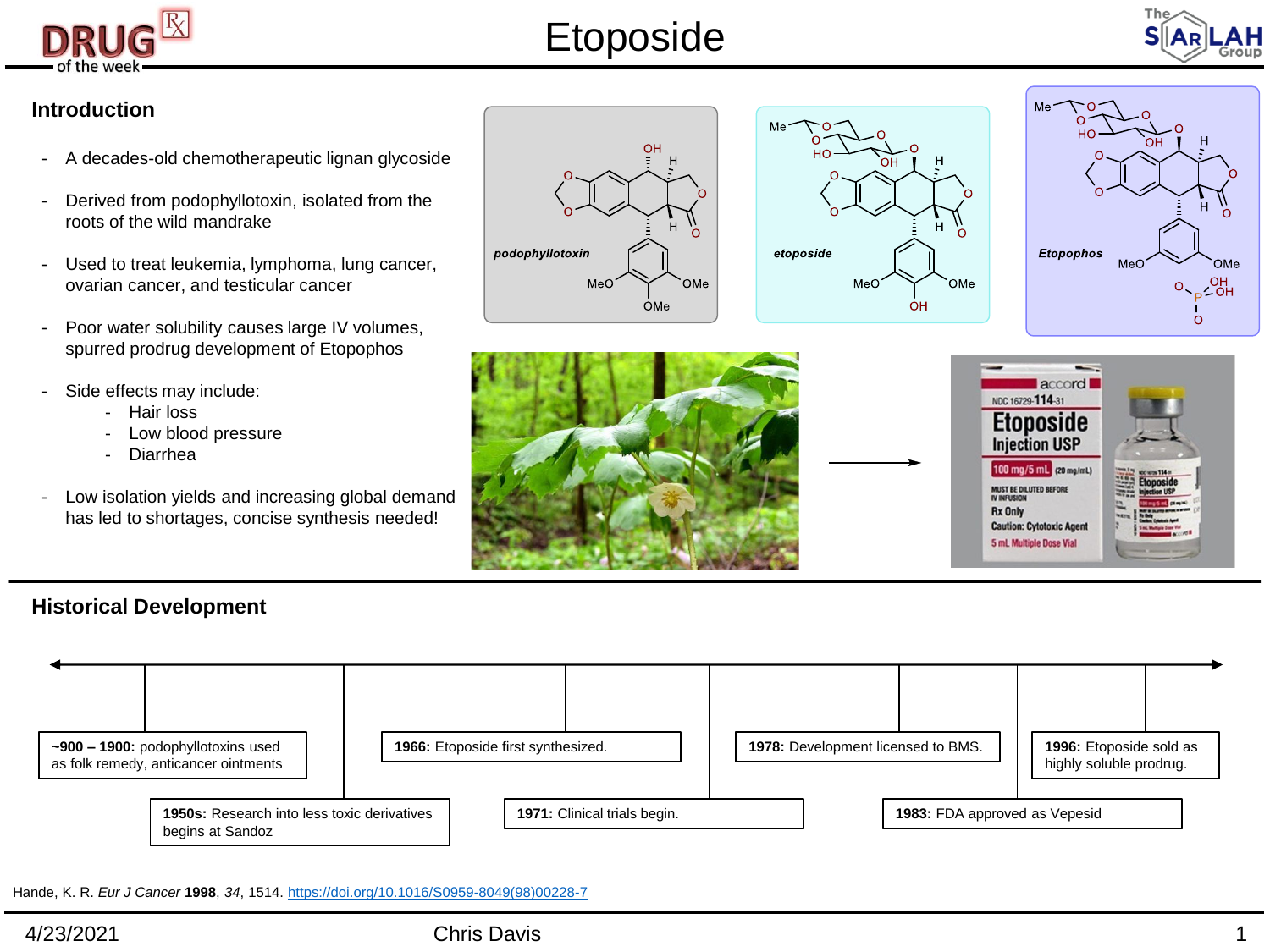



#### **Mechanism of Action**

- A non-intercalating Topoisomerase II (TopII) poison
- Interferes with DNA organization by forming a ternary complex with TopII and DNA, preventing reassembly
- "Holds open" DNA strands and makes TopII enzymes cause more DNA breaks than they can repair
- As broken DNA dissociates and accumulates, apoptosis results
- Related intercalating TopII poisons include anthracyclines like doxorubicin and idarubicin

Hande, K. R. *Eur J Cancer* **1998**, *34*, 1514. [https://doi.org/10.1016/S0959-8049\(98\)00228-7](https://doi.org/10.1016/S0959-8049(98)00228-7)





- Crystal structure of a TopII – DNA cleavage complex stabilized by etoposide

Chan, N.-L. *Science* **2011**, *333*, 459. <https://doi.org/10.1126/science.1204117>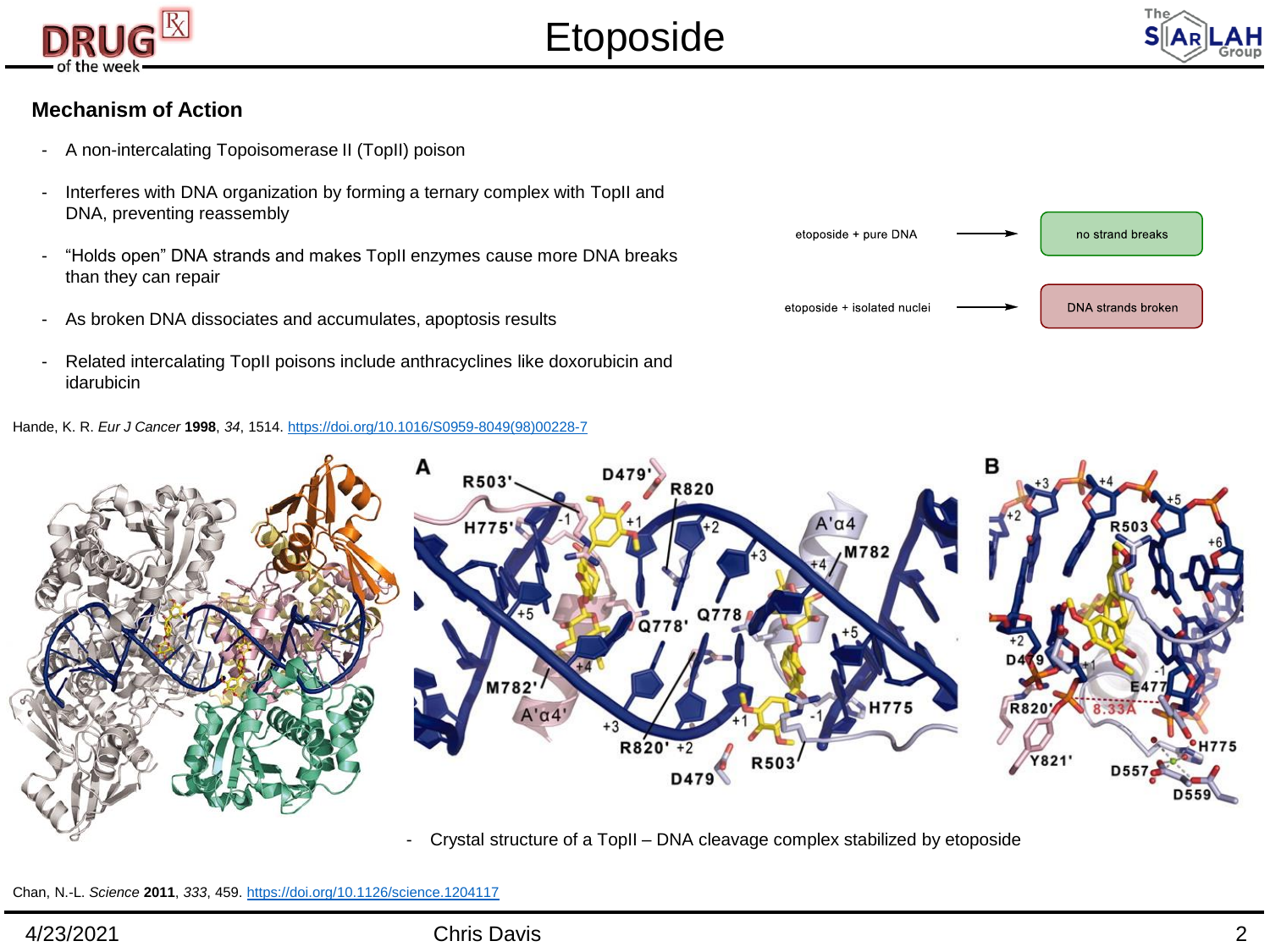

Etoposide



#### **First Asymmetric Total Synthesis of (–)-podophyllotoxin (Meyers, 1988)**